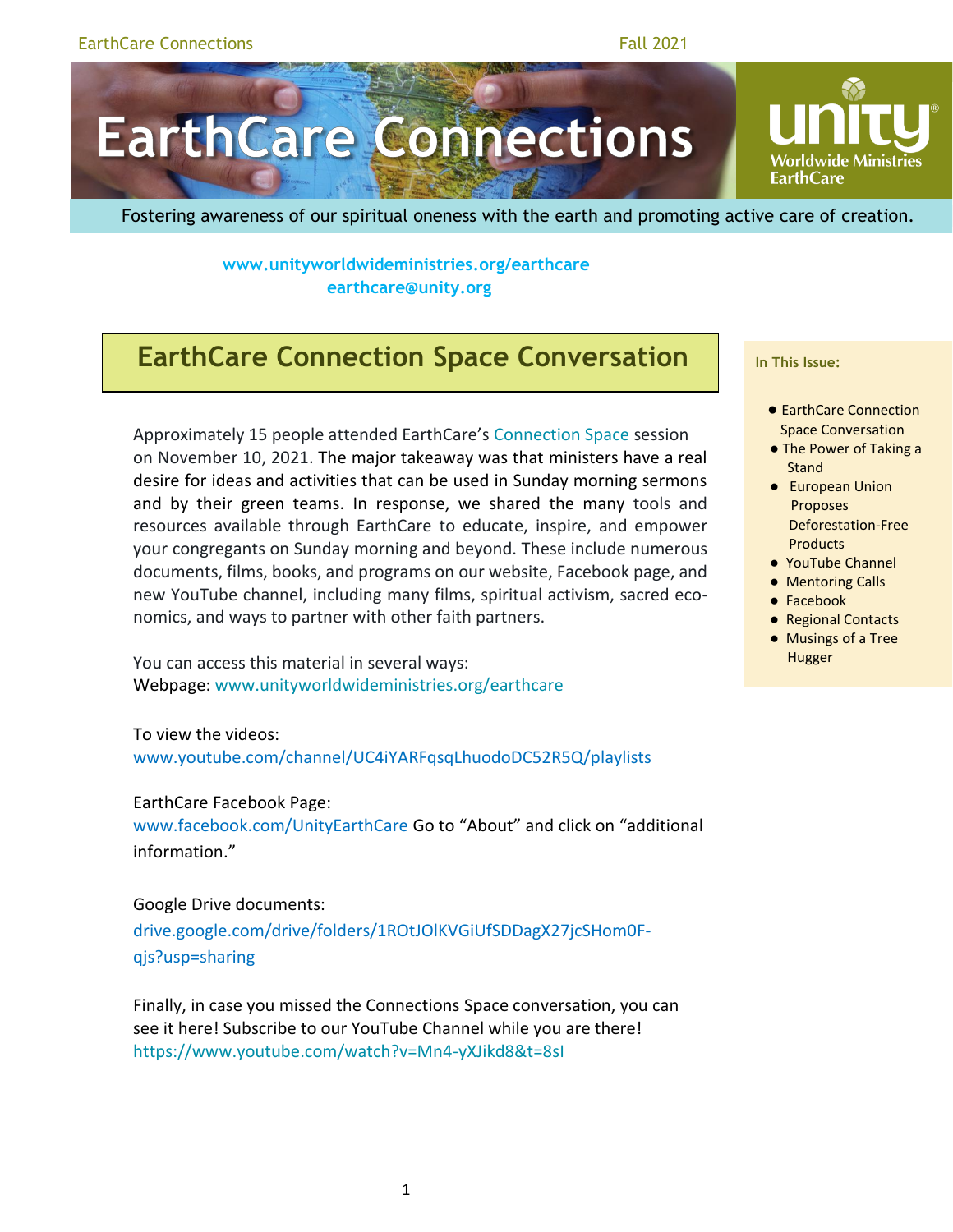## **The Power of Taking a Stand**

Every day it seems we are reminded of how much the climate is changing. Tornadoes in December, 70 degrees in the Midwest, 70 below in Siberia, and 100 degrees in the Arctic. Meanwhile, rising sea levels are washing on the feet of Islanders in the Pacific. Perhaps more than ever, we ask ourselves, "I'm just one person, how can I make a difference?"

According to Lynne Twist, co-founder of the Pachamama Alliance, *The answer starts by first asking, 'Who do we need to be?' And I think who we need to be are people who know that the decisions and choices we make now impact the future of life for the next hundred years. Everybody alive today has a role to play.*

Each of us has an opportunity to say what our lives are committed to, who we long to be—what we *stand* for. A stand is different than a position. A stand comes from the heart, from the soul, and from vision. It is life-affirming whereas a position is usually against something. When you're living from a stand, your life can—and does—make a difference and you experience a kind of spiritual fulfillment in the process.

There is tremendous power in turning a stand into a commitment. An unshakable commitment can be a source of great energy and, in some ways, of freedom. As environmental activist Van Jones says, *The important things you do in life come from your heart. And when we act from our hearts something happens in us to make a miracle.* 

So, what do you stand for? What do you care deeply about in the world?

- Create a list of what brings you the greatest joy… what you love… what makes you most come alive… what wakes you up as an individual, in your community and for institutions/systems in order to promote active care of creation.
- Next, for each category consider what is needed.
- Wherever you find a connection or overlap between the two lists, think if there is an action that could fulfill that connection, an action that could unite what you love to do with what you see as needed in the world. Finally, write down three to five actions you can take in each area in order to create a world that is environmentally sustainable, spiritually fulfilling, and socially just.

Your unique gifts and talents are needed in the world today. You don't have a big role and you don't have a small role. You just have your role. By becoming engaged, you invoke the power of one. The result will be a better world.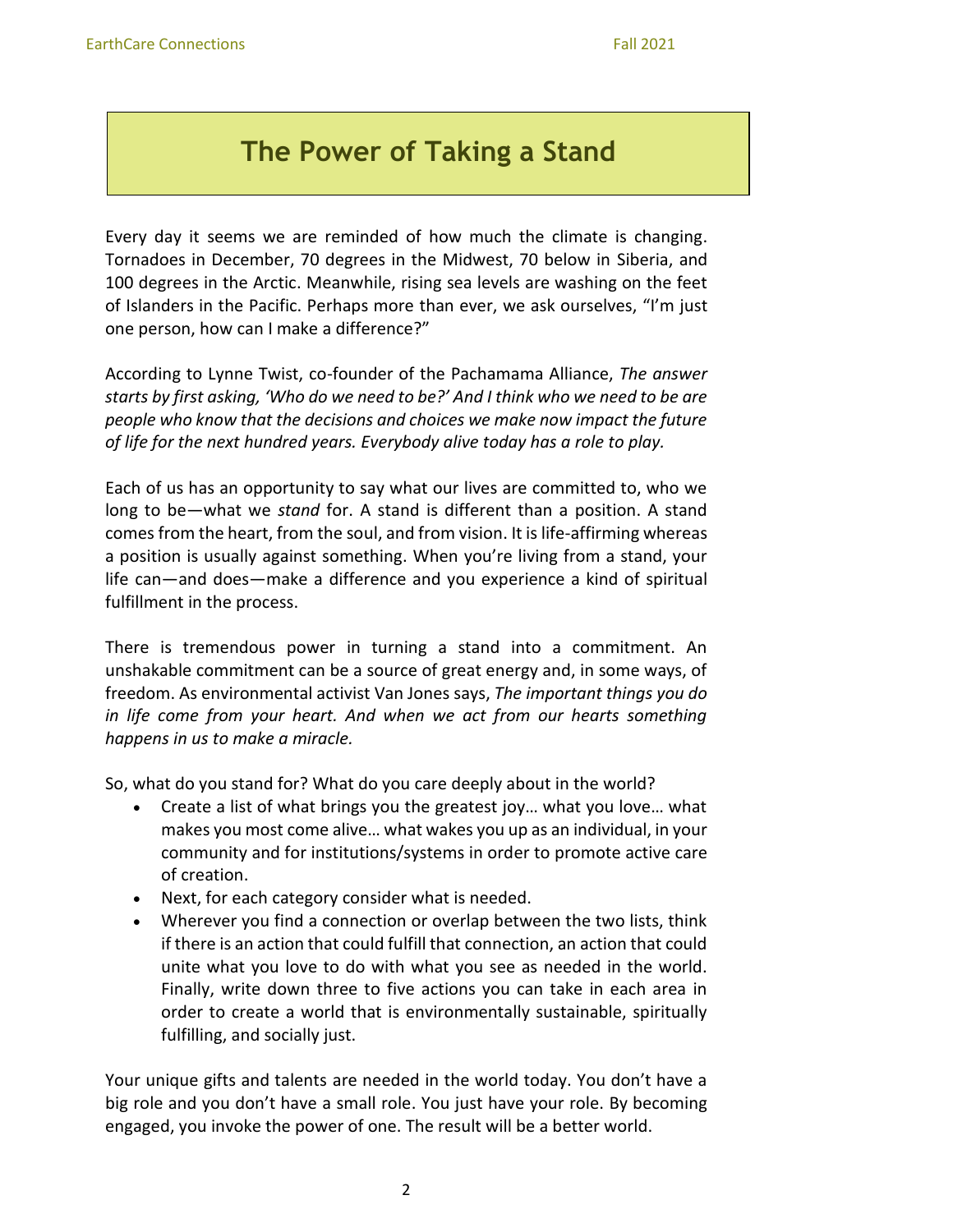## **European Unity Proposes Deforestation-Free Products**

Thanks to the Parliament of the World's Religions, a founding Partner in the [Interfaith Rainforest Initiative](https://www.interfaithrainforest.org/) (IRI), for this article.

The European Union has proposed requiring imports of goods and materials to be "deforestation-free." Implementation of the European Union proposal will be a major step towards reducing greenhouse gas emissions and biodiversity loss globally, as well as in protecting the rights and welfare of the 25% of the world's population who live in and depend on the world's forests, including the Indigenous peoples for whom their forests are their ancestral lands.

Worldwide deforestation is a substantial cause of both climate change and loss of biodiversity. Forests produce much of the oxygen we breathe and are home to 80% of Earth's terrestrial biodiversity. Closed canopy forests alone are home to more than 400 million people, many of whom are indigenous to those lands.

One of the most effective actions individuals can take to reduce climate change is to think of each expenditure we make as a vote for or against a healthy planet. Policies which leverage consumer spending in favor of climate action and sustainability are among the most effective and cost-effective actions governments can take. As Executive Vice-President for the European Green Deal Frans Timmermans said of the proposal, "To succeed in the global fight against the climate and biodiversity crises, we must take the responsibility to act at home as well as abroad."

Please encourage your legislators to support the EU proposal and make every effort to enact similar regulations in the United States.

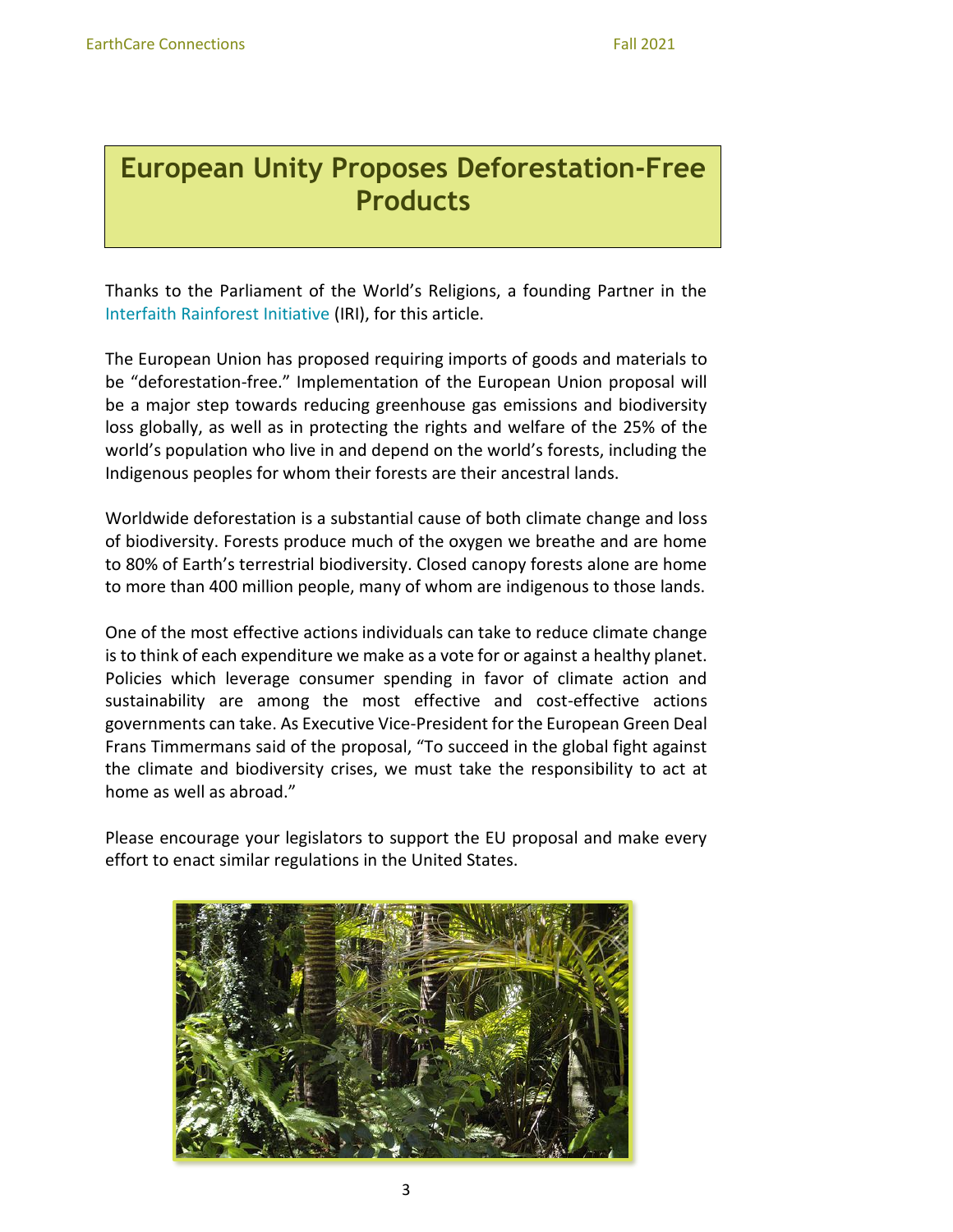## **YouTube Channel**



Currently, there are four EarthCare Unity Messages, 17 Social Justice, 20 Educational, four Spiritual Practices, seven Over 20 min, 18 Poems & Inspiration and seven Music videos on EarthCare's YouTube channel. A recent addition to Music is "Water" by Daniel Nahmod.

To view the videos, please go to:

#### **[www.youtube.com/channel/UC4iYARFqsqLhuodoDC52R5Q/playlists](http://www.youtube.com/channel/UC4iYARFqsqLhuodoDC52R5Q/playlists)**



Many thanks to UET member Mary Geken for creating the YouTube channel.

### **Mentoring**



David Cordova from Unity of San Antonio facilitates these calls on the third Saturday of each month, at 11 a.m. (CT). For more information, contact David at davecordova@msn.com, or call 210-825- 8422.

A different topic is highlighted at each call followed by a discussion that can go many directions. One of the benefits of participating in these calls is that they provide a way for you to connect with

other churches in your respective region and open new avenues to collaborate.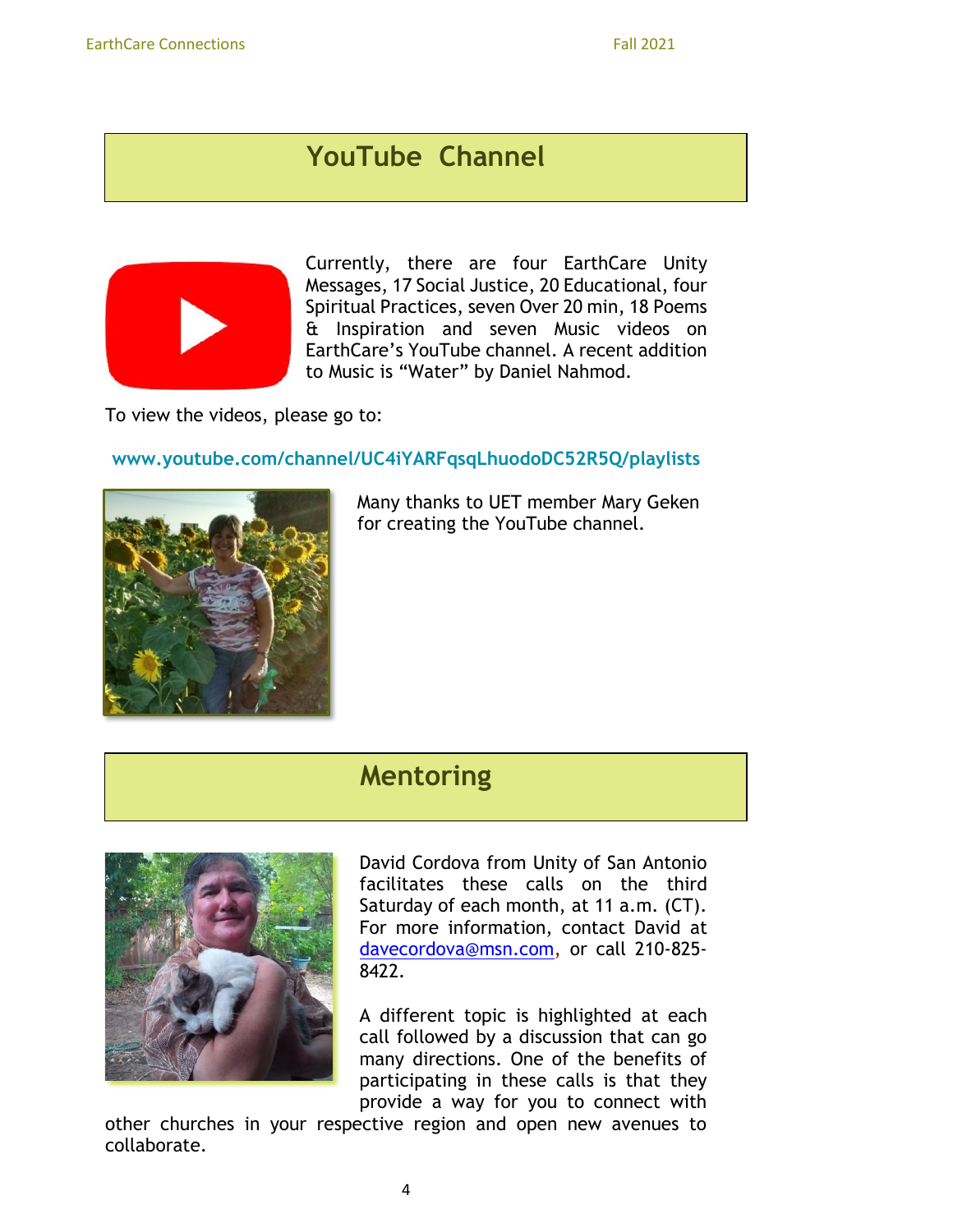## **Facebook**



EarthCare's [Facebook page](about:blank) provides timely information and comments regarding our environment! Its usage continues to grow as we currently have 1,516 followers. Please go to:

#### **[www.facebook.com/UnityEarthCare](http://www.facebook.com/UnityEarthCare)**

The page is maintained by UET member Beth Remmes of Unity Atlanta, Peachtree Corners, Georgia.

## **Regional Representatives**

If you have a question regarding EarthCare, please contact your regional representative as follows:

| <b>Region</b>       | <b>Contact</b>       | <b>Email Address</b>         |
|---------------------|----------------------|------------------------------|
| Canada              | Mike McCord          | michael_mccord@sbcglobal.net |
| Eastern             | <b>Martha Powers</b> | mpowers7@gmail.com           |
| or                  | Mary Gerken          | agreatpickle@gmail.com       |
| <b>Great Lakes</b>  | Kathy Harwood Long   | kathyharwoodlong@gmail.com   |
| <b>Northwest</b>    | Cylvia Hayes         | cylvia@3estrategies.org      |
| <b>West Central</b> | Mary Gerken          | agreatpickle@gmail.com       |
| Pacific Rim         | Cylvia Hayes         | cylvia@3estrategies.org      |
| South Central       | Mike McCord          | michael_mccord@sbcglobal.net |
| South East          | <b>Beth Remmes</b>   | bremmes@hotmail.com          |
| South West          | David Cordova        | davecordova@msn.com          |

# **Musings of a Tree Hugger By Mike McCord**

Ever since I was a little boy, I had a special love of trees. I grew up in the small town of Nelson in south central Nebraska. Often, I would slip away to a "secret forest," near our home. There I would lie on my back gazing up into the canopy of leaves and the azure sky beyond. To this day I can feel the warmth of the sun on my face, the smell of the earth below me, hear the